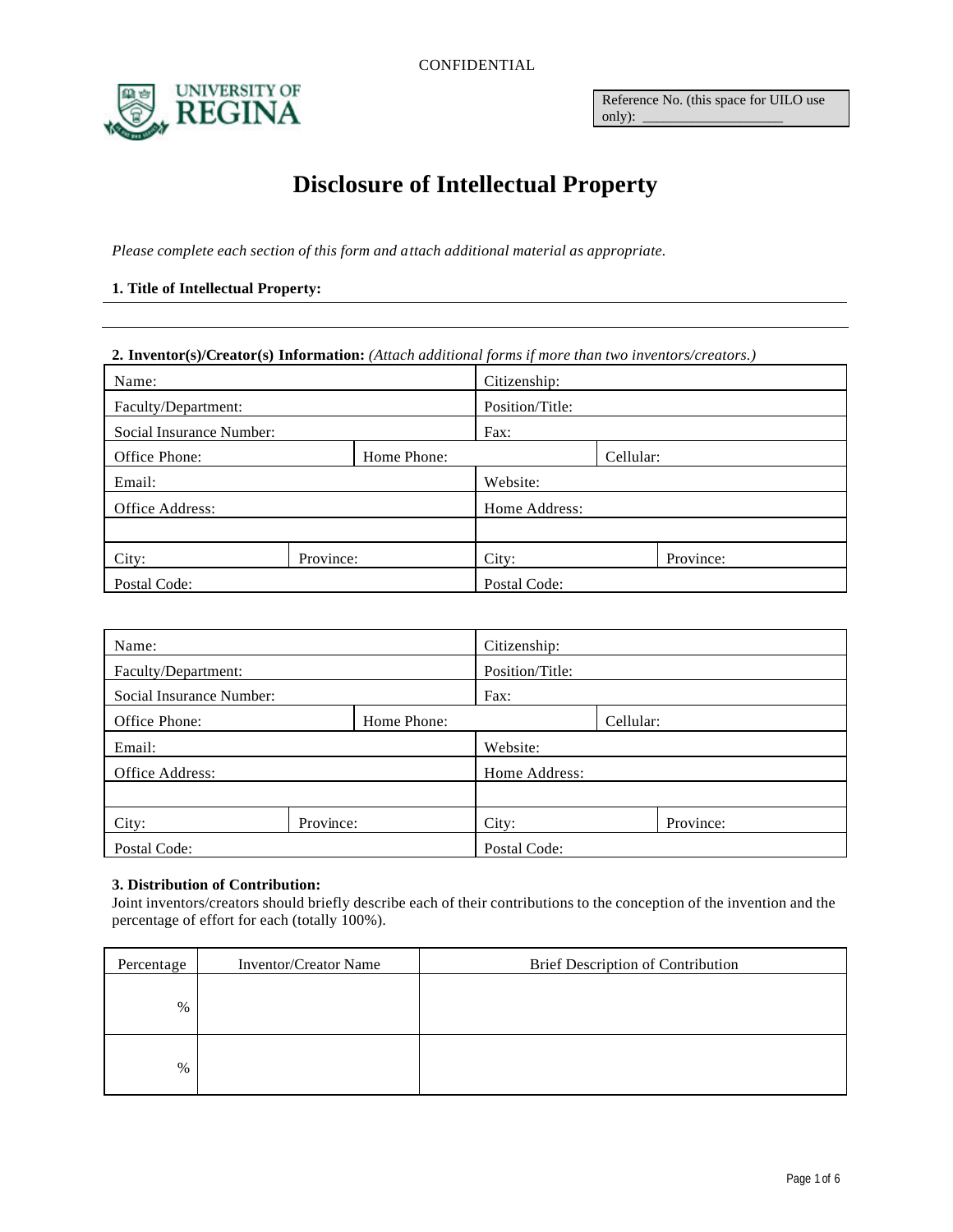*Text boxes will expand to accommodate content.*

**4. State in general terms the purpose of the invention. Is it a new product, process or composition of matter, or a new use for or improvement to an existing product, process or composition of matter?**

**5. Identify features that are believed to be new, unexpected or critical.**

**6. Describe the development status of the IP (i.e. concept, laboratory tested, prototype.) Indicate any further development that may be necessary.**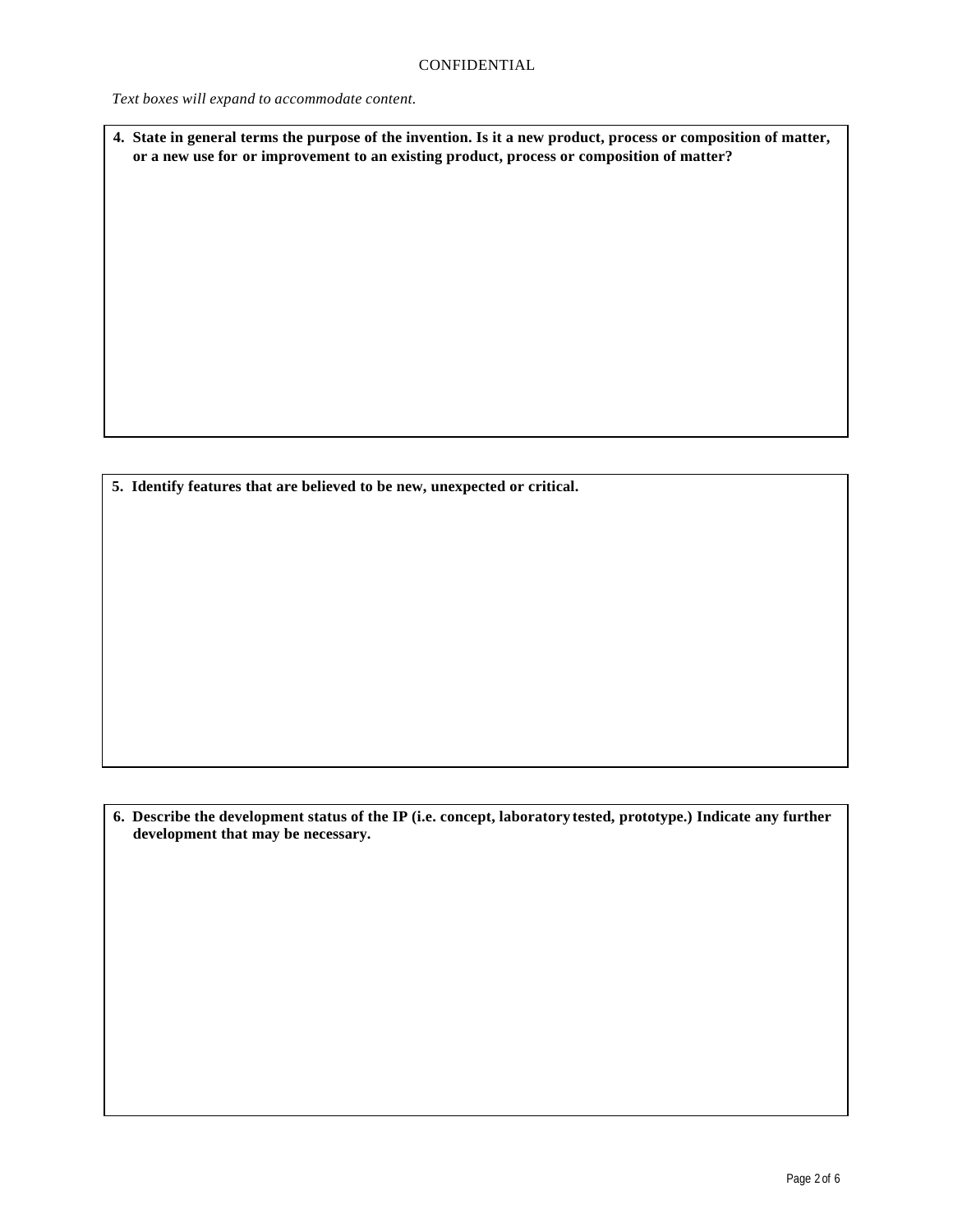**7. Describe, to the best of your knowledge, the closest known methods of performing the function of the invention and any disadvantages. Explain how the new features of the invention differ from the closest known methods. Indicate any known patents or publications that describe such methods.**

**8. Give a complete detailed description of the best mode for utilizing your invention with an emphasis on the new features or improvements over the known methods. Provide data or other evidence of the feasibility or operability of the invention. Attach any visual material that may be available such as sketches, graphs, drawings or photographs.**

**9. State the advantages of your invention over what has been done before, the problems it solves, or new applications achieved. Indicate any disadvantages or limitations and explain how they might be overcome.**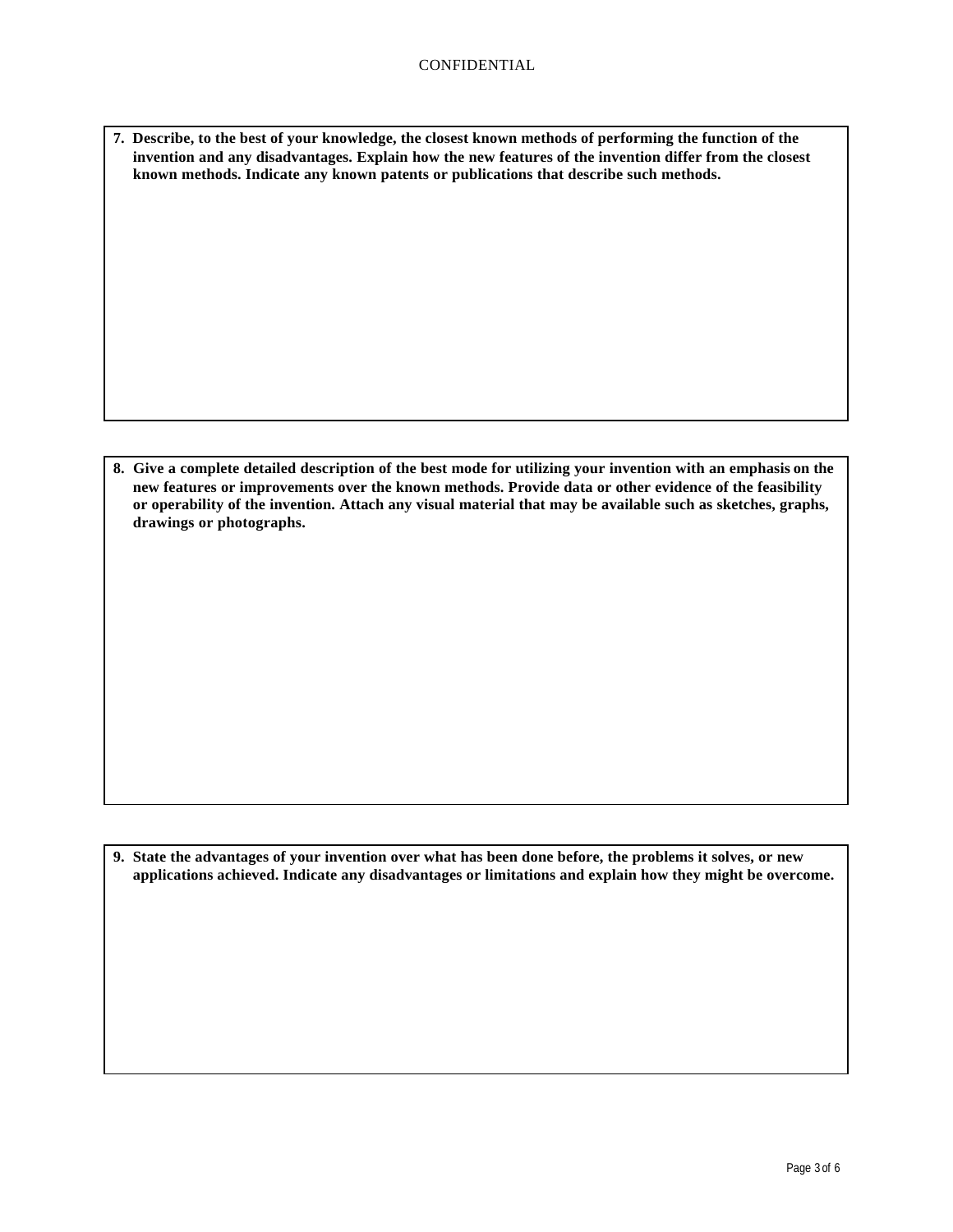**10. Indicate any alternative embodiments, procedures or methods of construction for the invention.**

**11. Identify the grants, contracts, or other sources of funding that directly contributed to the conception and development of the invention as herein disclosed. Please provide the grant number, granting agency, as well as the name of the Office and contact person that manages each grant. Indicate if the invention was made as part of one's assigned duties or with the use of The University of Regina's facilities or services.**

| Contract/Grant #                                                                                                                                                            | <b>Sponsor/Granting Agency:</b> | <b>Contact Person:</b>   |  |
|-----------------------------------------------------------------------------------------------------------------------------------------------------------------------------|---------------------------------|--------------------------|--|
|                                                                                                                                                                             |                                 |                          |  |
|                                                                                                                                                                             |                                 |                          |  |
|                                                                                                                                                                             |                                 |                          |  |
| Are you a party to any other agreement(s) pertaining to the invention (e.g. material transfer,<br>collaboration, patent agreement with another entity? $\Box$ YES $\Box$ NO |                                 |                          |  |
| If yes, please list:                                                                                                                                                        | <b>Company Name</b>             | <b>Type of Agreement</b> |  |
|                                                                                                                                                                             |                                 |                          |  |
|                                                                                                                                                                             |                                 |                          |  |
|                                                                                                                                                                             |                                 |                          |  |

| 12. If work on the invention is to be continued, indicate the sources of funding and the nature of the work. |  |  |  |
|--------------------------------------------------------------------------------------------------------------|--|--|--|
|                                                                                                              |  |  |  |
|                                                                                                              |  |  |  |
|                                                                                                              |  |  |  |
|                                                                                                              |  |  |  |
|                                                                                                              |  |  |  |
|                                                                                                              |  |  |  |
|                                                                                                              |  |  |  |
|                                                                                                              |  |  |  |
|                                                                                                              |  |  |  |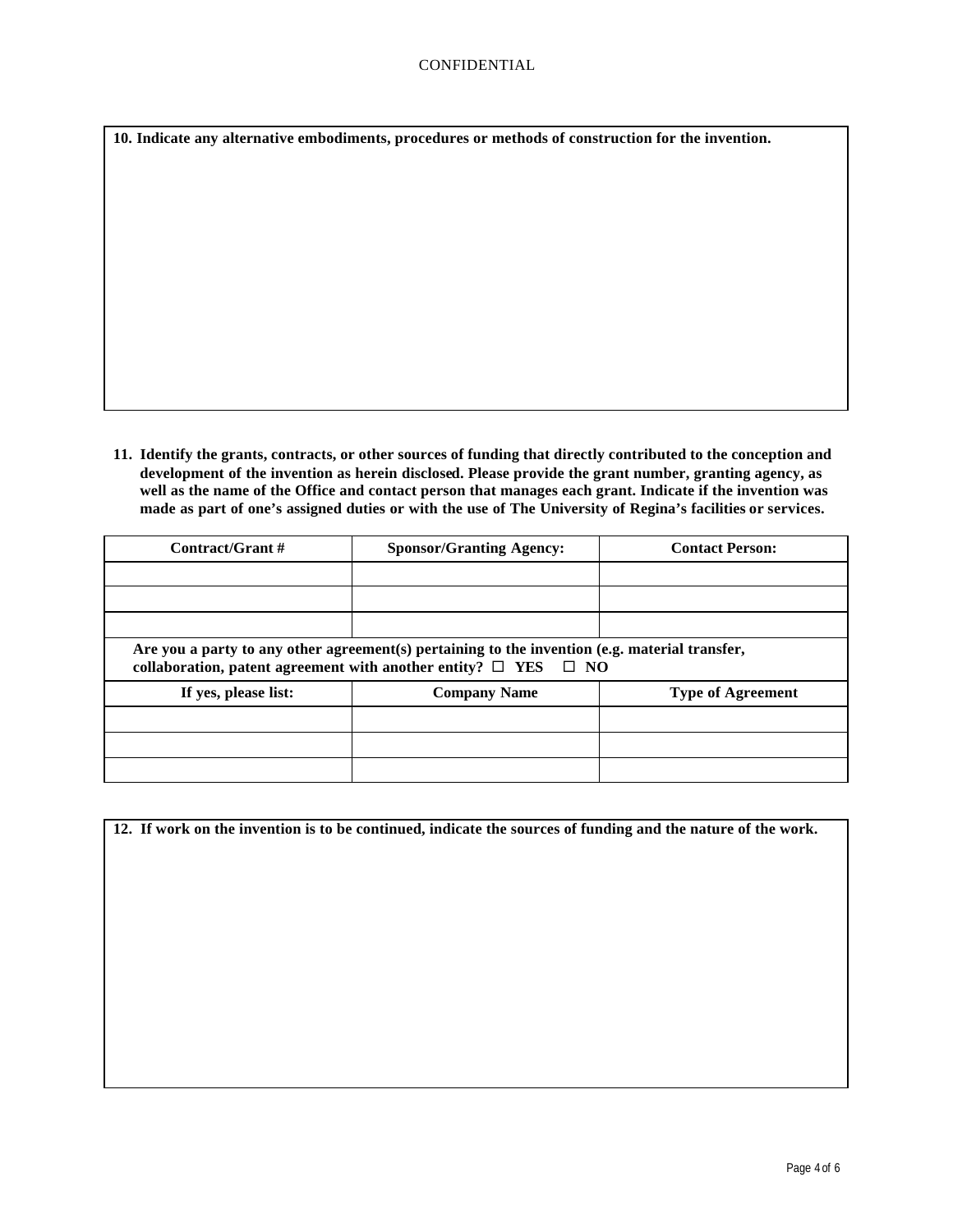| 13. Provide name, date and a copy of any publication, presentation or abstract (oral or written) as well as |
|-------------------------------------------------------------------------------------------------------------|
| any proposed publication, presentation or abstract, which mentions or describes the invention as            |
| disclosed herein. Separate and identify general, non-enabling publications from those that disclose the     |
| critical elements of the invention.                                                                         |

**14. Provide a chronology of the principal events in the conception and development if this Intellectual Property.**

| Event                                                                                                                            | <b>Date</b> | <b>Reference/Comments</b> |
|----------------------------------------------------------------------------------------------------------------------------------|-------------|---------------------------|
| Earliest conception date. Is there<br>(a)<br>substantiating evidence such as a<br>notebook or a witness?                         |             |                           |
| (b) Dates of oral or written disclosures to<br>other persons and names of such<br>persons. Include future public<br>disclosures. |             |                           |
| (c) First written records and availability of<br>such records.                                                                   |             |                           |
| (d) Dates and results of first test of<br>invention and first successful test.                                                   |             |                           |

| 15. Provide information, including key words, to assist with a search for prior art. |  |  |  |
|--------------------------------------------------------------------------------------|--|--|--|
|                                                                                      |  |  |  |
|                                                                                      |  |  |  |
|                                                                                      |  |  |  |
|                                                                                      |  |  |  |
|                                                                                      |  |  |  |
|                                                                                      |  |  |  |
|                                                                                      |  |  |  |